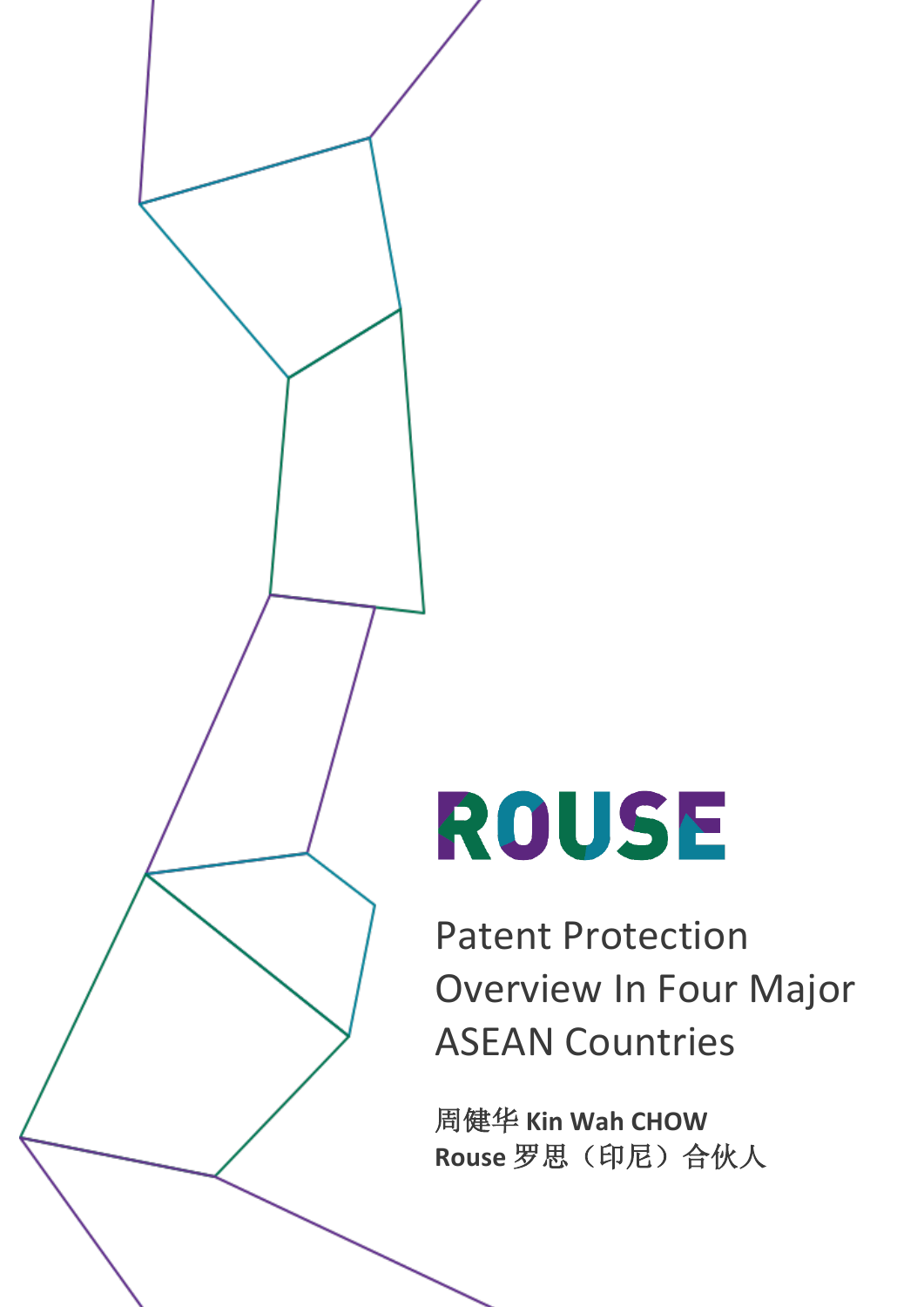# **PATENT PROTECTION OVERVIEW IN FOUR MAJOR ASEAN COUNTRIES**

**The following are the most populous countries in South East Asia:**

| <b>Thailand</b>                           | <b>Vietnam</b>                            |
|-------------------------------------------|-------------------------------------------|
| Population: 69 million                    | Population: 95 million                    |
| Approved Foreign Direct Investment (FDI): | Realized Foreign Direct Investment (FDI): |
| - China: \$1 billion                      | - China: \$2 billion                      |
| - Japan: \$3 billion                      | - Japan: \$8.6 billion                    |
| - Singapore: \$1.2 billion                | - Singapore: \$5 billion                  |
| <b>Indonesia</b>                          | <b>Philippines</b>                        |
| Population: 267 million                   | Population: 106 million                   |
| Realized Foreign Direct Investment (FDI): | Approved Foreign Direct Investment (FDI): |
| - China: \$2.4 billion                    | - China: \$983 million                    |
| - Japan: \$4.9 billion                    | - Japan: \$383 million                    |
| - Singapore: \$9.2 billion                | - Singapore: \$411 million                |

We consider below the patent systems and practical issues in these countries.

# **Statistics**

The chart below shows the number of patent applications received by each country:

# **Patent Applications - 2017/2018**



# *Vietnam*

Vietnam is the beneficiary of the trade war as factories are relocated to Vietnam to sidestep the crossfire in the Sino-US trade war. The technological transfer that follows the relocation of factory operation naturally requires IP protection through patent filings.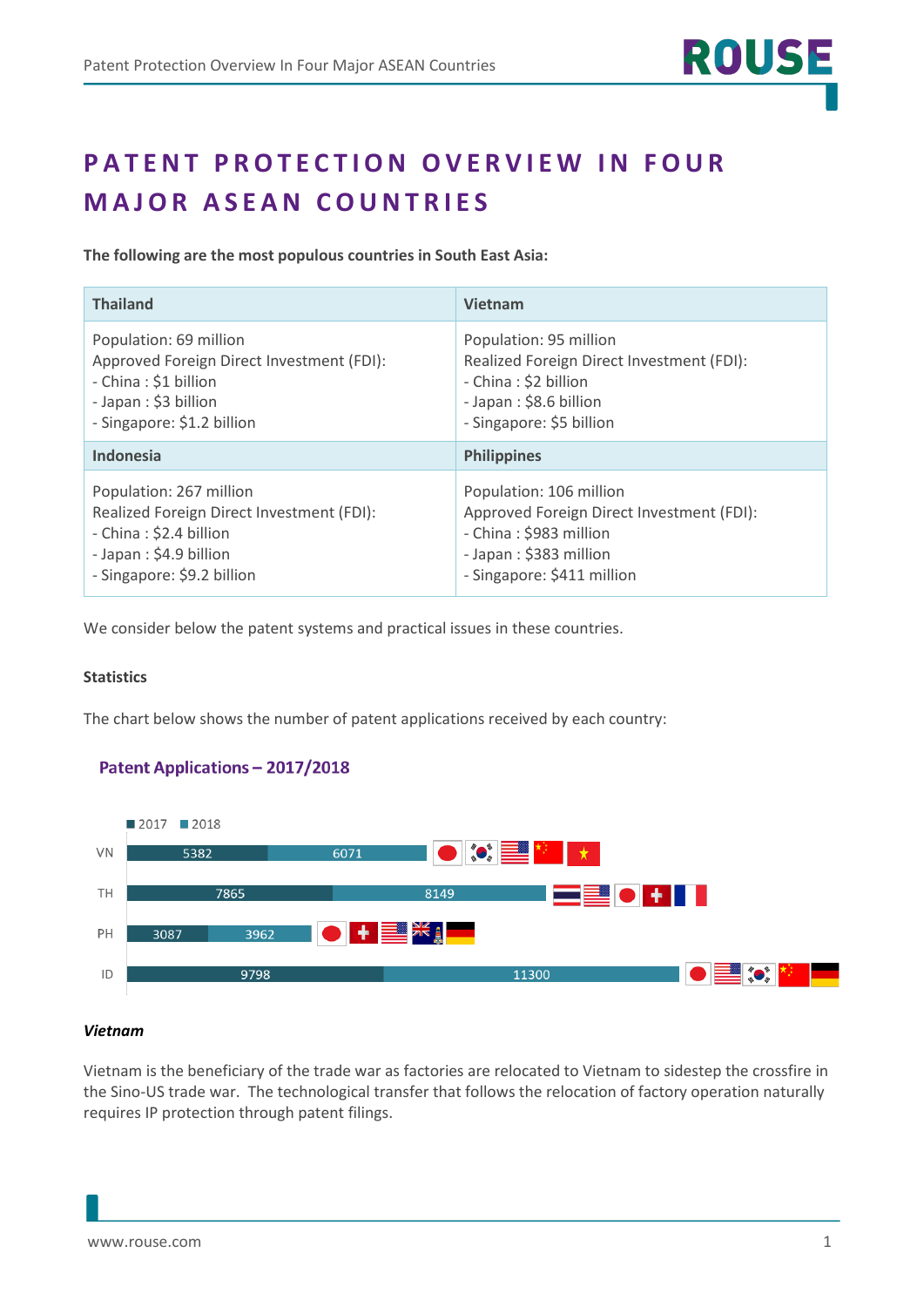### **Indonesia**

Indonesia is the largest recipient of the overseas patent filings. It is attractive as one of the largest markets with the world's fourth largest population.

# **Thailand**

Thailand Thailand probably has one of the most competent IP specialized courts. It has a long track record of automotive manufacturing since the 1950s and this is the reason why it is the regional leader in automotive manufacturing.

#### **Philippines**

It is difficult to explain why the Philippines has the lowest level of patent filing from overseas. Certain attorneys think that the government is not doing enough to promote patent filings in the Philippines or that foreign businesses are more attracted to neighbouring countries market.

#### **Pendency**

This refers to the time taken for a patent to be granted since filing.



The chart above shows average pendency for each country. The average pendency for Indonesia is 2 to 5 years - its average pendency is 3 years.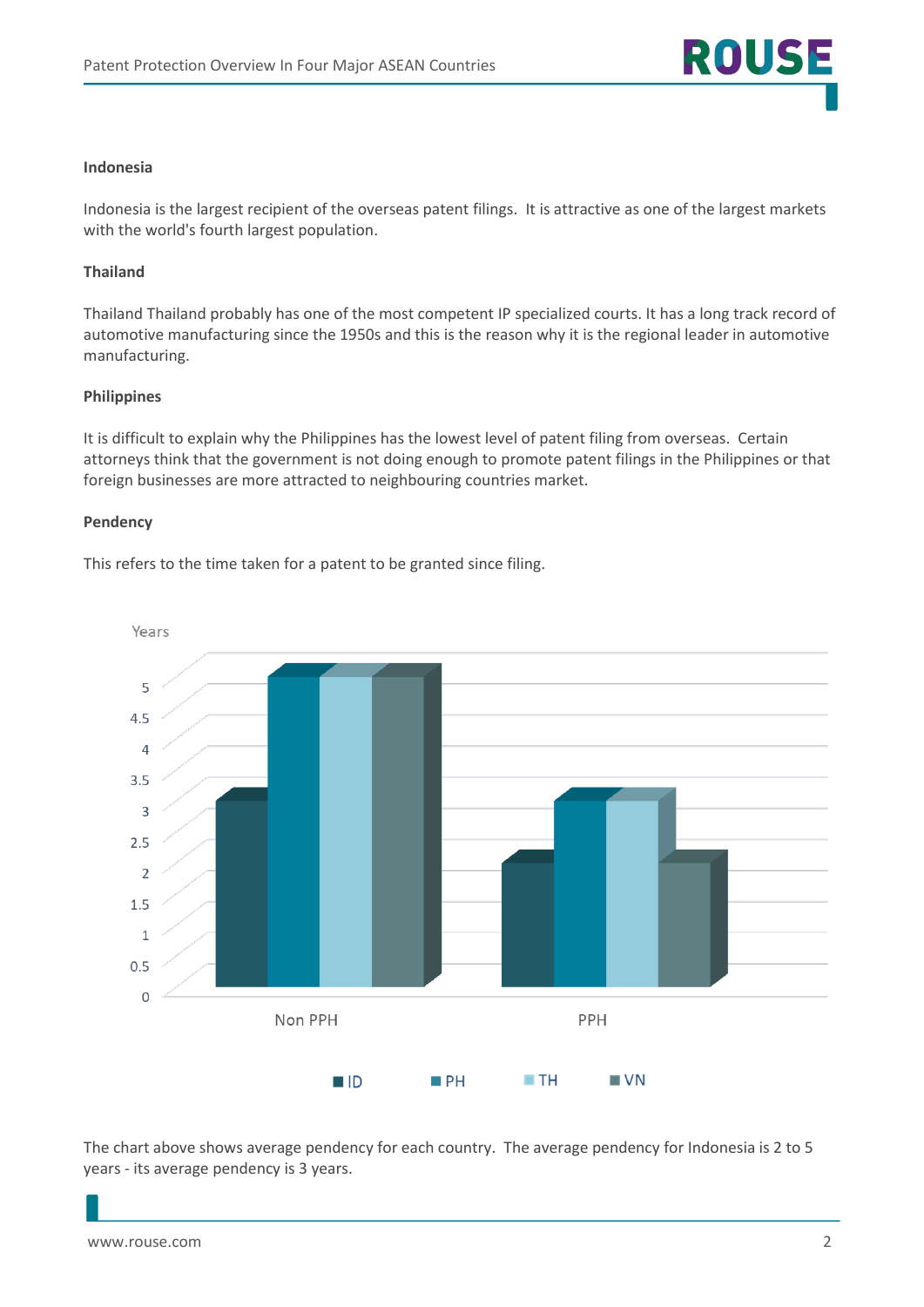As can be seen, the shortest average pendency is 3 years in the case of Indonesia. Indonesia has done a lot to improve in this regard, considering that it used to take between 4 to 7 years for patent to be granted.

**ROUS** 

The other countries average pendency is still 5 years. All four countries patent offices will grant patent if the applicant agree to amend the claims to conform with a foreign granted patent of the same family - such patent offices can be EPO, China, USA, Japan, Korea and Australia.

One bright spark is the availability of Japanese Patent Office PPH at all these patent offices - through the PPH, the pendency can be shortened to two years in the case of Vietnam and Indonesia, and three years for Thailand, Philippines. Although JPO PPH is typically used by Japanese nationality applicants, there is in fact no restriction to only Japanese nationality. The key requirement is a JPO examination report and an agreement to amend the claims to conform with the claims under the Japanese patent application. It is worth considering this procedure if the reader's organisation also has a patent application in Japan.



# **Japan PPH Request**

\*Data for ID/TH (August 2019), PH (December 2018), VN (October 2019)

# **Language**

Except for the Philippines patent office which accepts patent specification in the English language, Thailand, Vietnam and Indonesia requires specification to be written in their respective language. This means that overseas patent application will require translation into the local languages for Thailand, Vietnam and Indonesia.

There is a grace period of one month for Indonesia but no grace period to submit the Vietnamese language specification.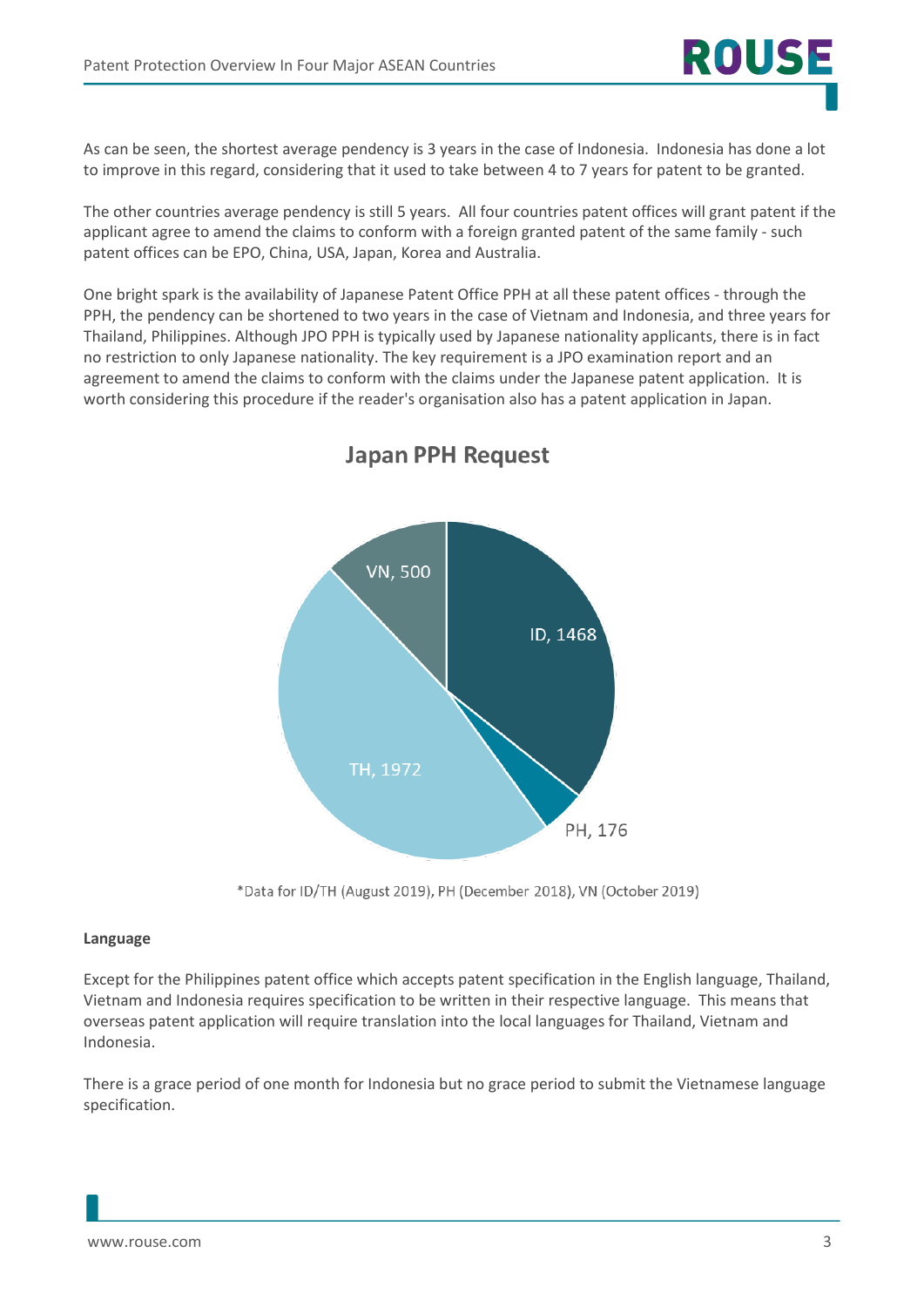# *Mistake in translation*

This is serious problem because it is not possible to correct mistakes in translation after a patent is granted. This is the case for all four countries. Indonesia only allow for correction during the limited period of three months after patent grant but not later. In some cases, the mistake in the claim affected the scope of the claim such that competitors could easily design around the affected patent claim thereby avoiding infringement. We recommend that applicants in this country undertake independent checks on the patent claims. If resources are limited, we recommend that the reader uses machine translation on at least to independent claims to see if any portion appears out of the ordinary that requires explanation from the local patent agent.

# **Patent litigation**

Because of translation mistakes are common, the first step in any preparation for enforcement is to check that there is no mistake in the translation.

Once this is done, the next step is to consider whether to issue warning letter or to proceed straight to legal action (either civil law suit and/or criminal complaint).

# **The table below shows the enforcement options available:**

| <b>Country</b> | <b>Civil liability</b> | <b>Criminal sanction</b>                                                                  |
|----------------|------------------------|-------------------------------------------------------------------------------------------|
| Indonesia      | Yes                    | Yes (fine and/or imprisonment)                                                            |
| Vietnam        | Yes                    | No (but there is administrative<br>action available to seize evidence of<br>infringement) |
| Philippines    | Yes                    | Yes (fine and/or imprisonment)                                                            |
| Thailand       | Yes                    | Yes (fine and/or imprisonment)                                                            |

Litigation should be the last option unless the infringement cannot be resolved by negotiation which is usually initiated by a warning letter.

## **The time taken for a court to reach a decision can be more than a year for some of these countries as can be seemed below:**

| <b>Country</b> | <b>Damages</b>            | <b>Damages awarded</b> | <b>Time frame</b>        |
|----------------|---------------------------|------------------------|--------------------------|
| Indonesia      | Damages award rare and    | IDR 500 million or     | 1st Instance: 3-6 months |
|                | hard to prove actual loss | USD 37,500             | Appeal: 6-12 months      |